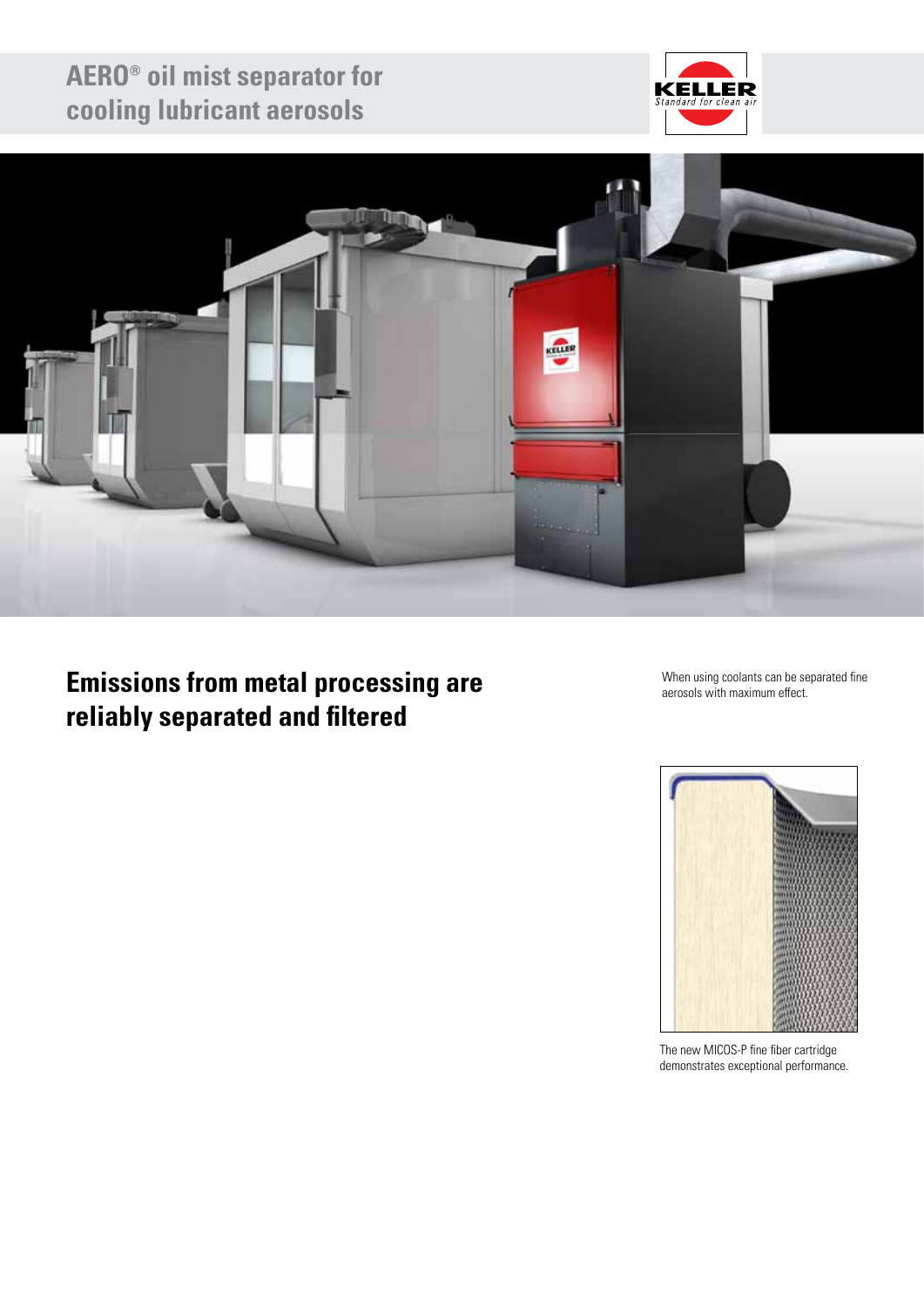## **Designed and engineered for reliable separation efficiency**

### **AERO® Oil mist separator for coolant aerosols**

The growth of highly efficient manufacturing processes leads to a consid- erable increase in the dirty air load from aerosols (mist, fumes and particulate). This reality requires new solutions to meet contemporary industrial requirements.

The new AERO® oil mist separator was designed and engineered to meet the strictest requirements. The purified air can be exhausted into the workplace or outdoors depending on the operating conditions and clean air regulations.

## **Universally applicable for coolant and oil mist**

Increasing demands produce new solutions. Based on our experience from processes with coolant cooling and cutting oils Keller Lufttechnik developed a new separation concept for a universal application in metal processing.

Separate machines equipped with AERO® are no longer mandatory for special coolant processes.

**Investment security with flexibility**

The new range of applications offers superior production design options for new equipment planning and acquisition. AERO® also offers more flexibility in production planning.

**Retrofitting**

New procedures and faster processes result in increased emissions. Since the AERO® can be operational very quickly as a stand-alone system, it is perfectly suitable for urgent applications.

Typical applications include: Machining ocesses: drilling, turning, milling, broaching, honing, grinding Non-cutting processes: rolling, deep-drawing, pressing ... **Typical applications**



AERO® oil mist separator for coolant aerosols. Opened inspection door with view of the new MICOS-P fine fiber cartridge

AERO®-3 with secondary filter stage (as an option) Max. nominal air flow 12500 m<sup>3</sup>/h Signature 1540 mm x 1540 mm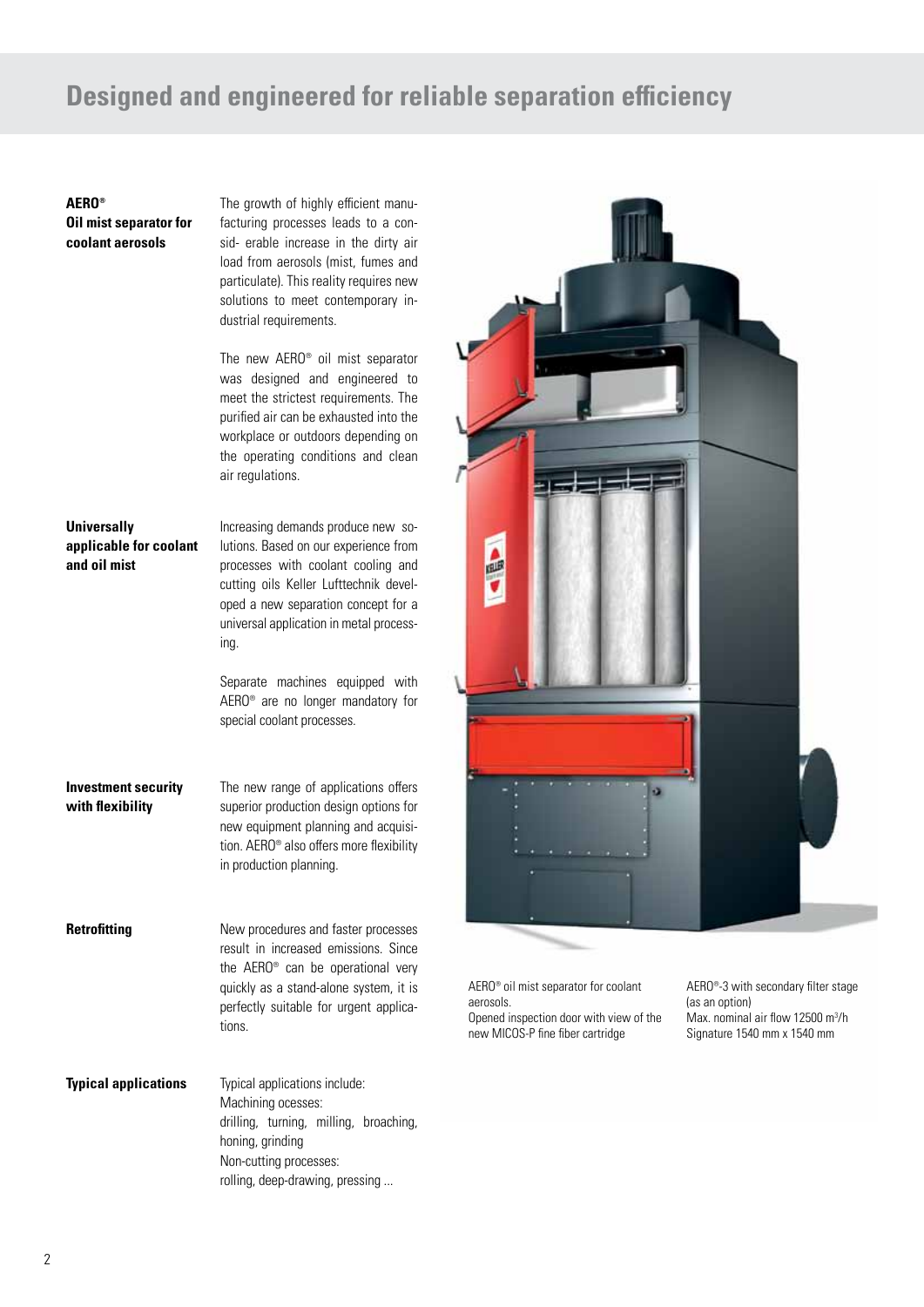# **The logical concept**



**Modular compact design**



#### **Module illustration example of size 3**

Fan unit – as an option for pressures of 315 or 350 daPa

Optional module: Secondary filter stage for special require- ments such as clean air recirculation

Module main filter stage for MICOS-P fine fiber cartridges

- Module separation collector with demister in three designs:
- siphon with drain
- with additional pump

– for installation on intermediate platforms; without pump and internal siphon

#### **Four housing sizes**



AERO® separators are offered in four sizes.

The technology is perfectly suitable for most applications because of the different separation stages – including single small machines.

A suitable size can be selected for various applications directly at one machine, for several machines or centralized systems.

|                           | <b>AERO®</b> Single        | $AEROo-1$                         | $AEROo - 2$                | AERO <sup>°</sup> -3        |
|---------------------------|----------------------------|-----------------------------------|----------------------------|-----------------------------|
| Airflow                   | up to $2500 \text{ m}^3/h$ | up to $4000 \text{ m}^3/\text{h}$ | up to $7000 \text{ m}^3/h$ | up to $12500 \text{ m}^3/h$ |
| Floor space               | $800 \times 800$ mm        | 1000 x 1000 mm                    | 1200 x 1200 mm             | 1540 x 1540 mm              |
| Height<br>$(min./max.)^*$ | 3070/3670 mm               | 3180/4680 mm                      | 3250/4750 mm               | 3600/5100 mm                |

\* min. = lower section without siphon, without down stream filter stage

max. = lower section with siphon, with down stream filter stage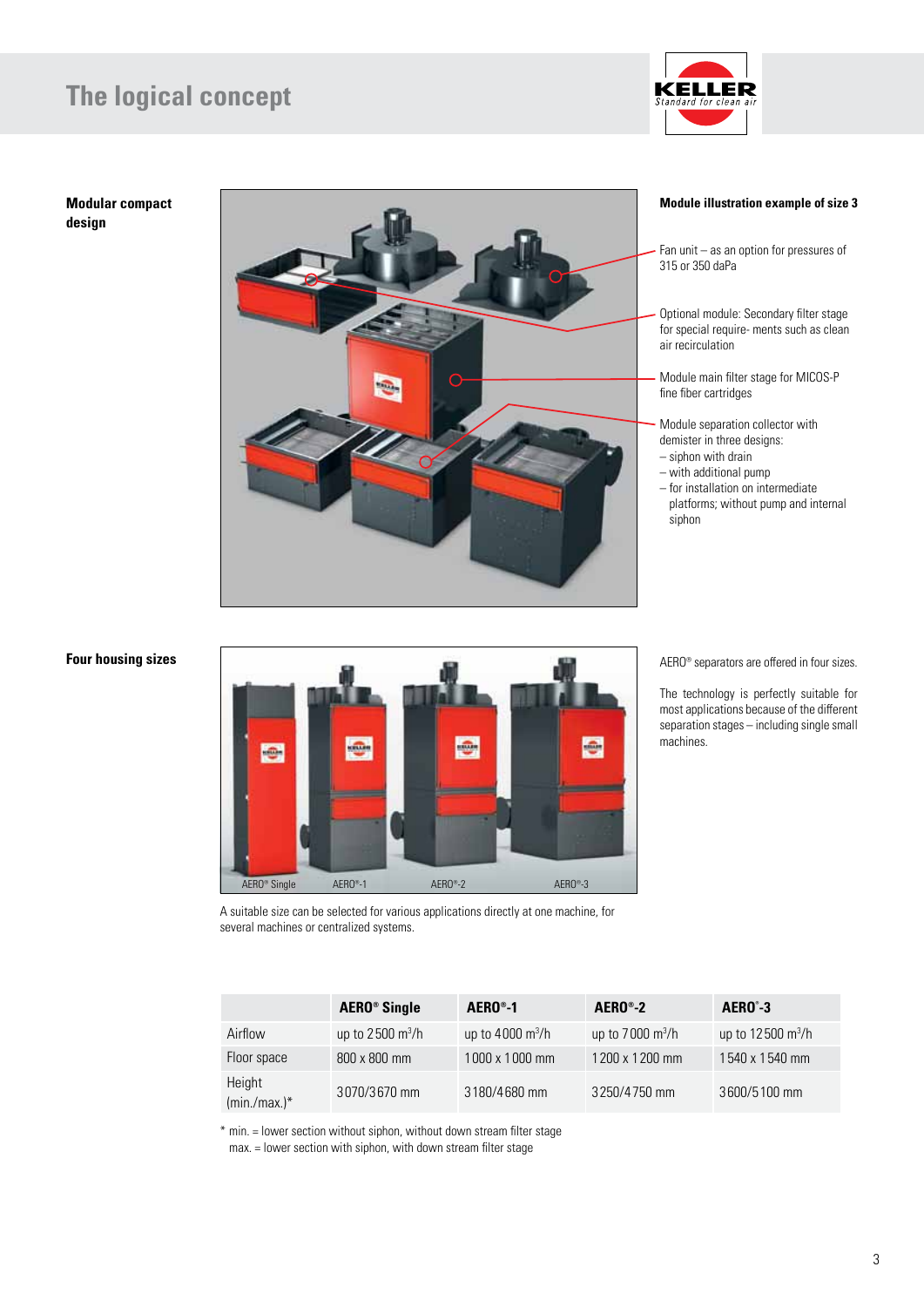# **AERO® – the ultimate solution**

### **Installation in line as a central separator**

**... with expansion option**

Essentially, the application can be installed directly at the machine or by ductwork, centrally or adjacent. Future capability to increase the machine pool can be taken into account.

The modular construction is especially advantageous for further expansion of the central separation unit.



Two AERO® modules with transition channel and top mounted fan



Central separator consisting of five AERO® modules of size 3 and one fan (nominal air flow of 64 000 m<sup>3</sup>/h)

#### **ProChip**

**Preseparation of chips in oil mist**

The ProChip collection device prevents the un-wanted separation of chips. Resultant deposits in the ductwork are thereby prevented – and further separation in the AERO® is unnecessary.



ProChip is installed on top of the machine housing.

The size is designed according to each requirement.



Illustration: Because of the flow lock, collected chips bounce off and fall back into the workplace. The centrifugal force further ensures that the extracted dust and coolants are partially pre-separated.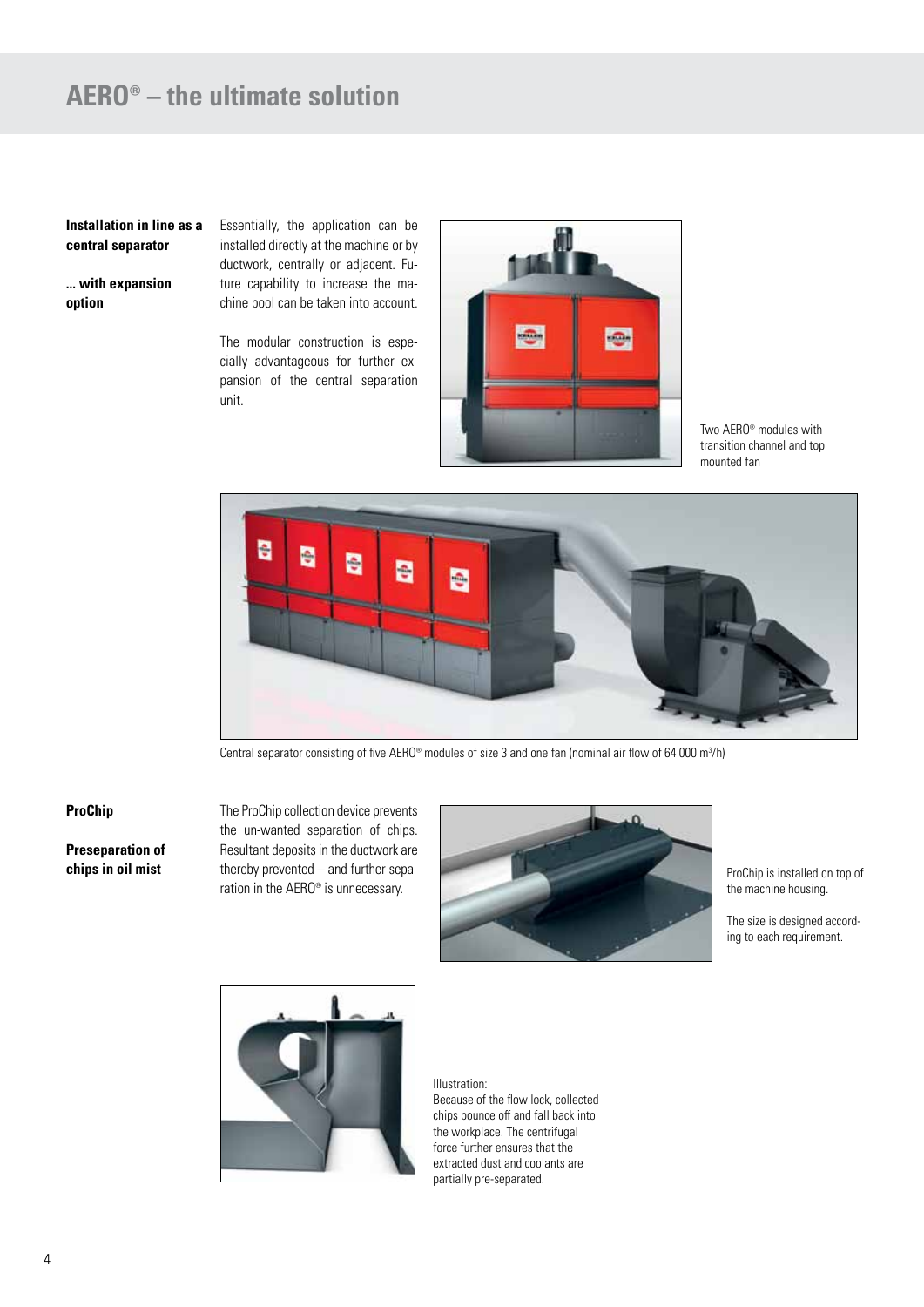## **AERO® provides excellent separation results**



**Separation process for ultimate filtration efficiency in the smallest available space**

With the development of the new AERO® oil mist separator for aerosols there now exists a fully integrated, flow-optimized separation system that is compact in design for machining or shaping metalworking processes.

Demisters are installed horizontally into the pre-separation stage. These demisters help to adjust the dirty air flow. The MICOS-P fine fiber cartridge, a high performance filter element was designed for the main filtration stage.



AERO® rear view with attached inflow chamber for optimal air flow



AERO® oil mist separator for coolant aerosols, size 3 Floor space 1 540 x 1 540 mm

Nominal air flow up to 12 500 m<sup>3</sup>/h Equipped with 16 MICOS-P fine fiber cartridges

### **Typical aerosol concentrations**

### **Basic premise:**

Relatively small concentrations (up to 100 mg/m<sup>3</sup> ) are created by milling and drilling machines.

Medium concentrations (up to 200 mg/ m 3 ) are typical for multi-spindle turning ma- chines and grinding machines but also for broaching and honing. Heavy applications with high-pressure pumps and universal gear hobbing machines create high concentrations (more than 200 mg/m<sup>3</sup>)

Machining processes with MQL are designed for dry processes. To that end, Keller offers the TR-1, a single separator for MQL and dry processing.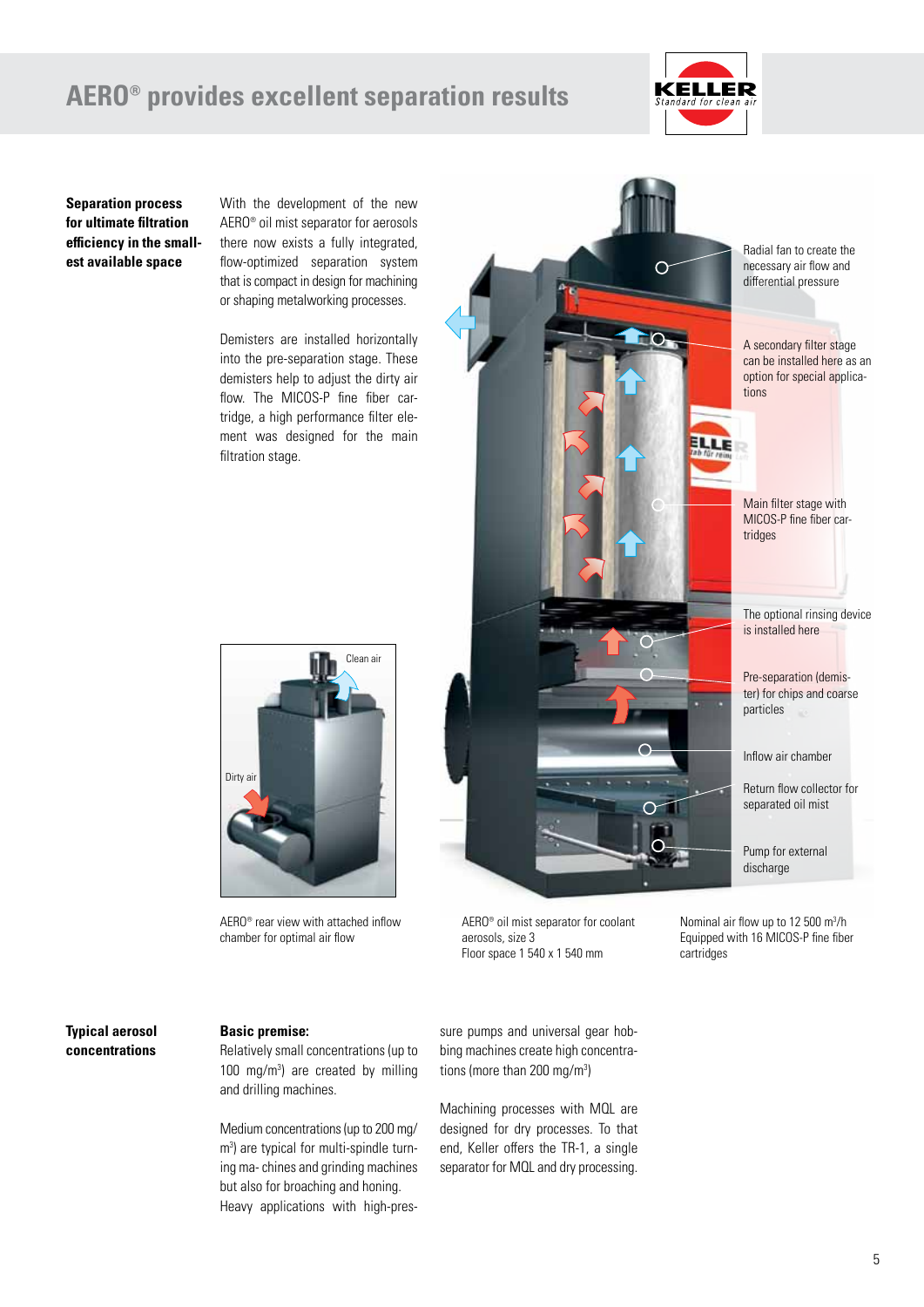## **MICOS-P – the new fine fiber cartridge**

#### **Newly developed: MICOS-P**

**... a fine fiber cartridge for the main filter stage** For effective and reliable separation of the smallest coolant aerosol particulate, Keller developed an entirely new filtration concept with MICOS-P.

Its efficiency is based on a combination of inertia, barrier effect, coales-

Upon contact with the fine fiber ma-

cence and diffusion. This enables it to continuously separate coolant fumes and aerosols for optimal, and longlasting results, without a secondary filter stage.

Service life ≥ 15 000 hours.

### **Droplets and particulate are separated and discharged by forming large droplets**

terial, fumes and oil droplets are collected, as well as aerosol particulates. As a result, smaller droplets agglomerate into to larger droplets. This separated matter flows downward into the fine fiber compound, enhanced by its drainage effect. The hydrostatic pressure inside the MI-COS-P fine fiber cartridge forces the sedimentation out for a self-cleaning result.

Coolant and oil residue flows into the return flow collector which is can be equipped with a pump, is depending on the design.



The diagram shows the downward flow of the droplets. The combination of flow and hydrodynamics forces the sedimentation out.



Diagram above: MICOS-P fine fiber cartridge Illustration of the flow of dirty air/clean air. Below the forming of sediment Overall length: 1 200 mm Suitable for all AERO® designs

Diagram left:

The large exterior surface reduces the exit speed in comparison to speed of entry by approx. 30 %. This constant slowdown creates the diffusion effect.

### **Free and fine aerosol particles are collected and trapped by the fine fiber material**

The different surface sizes between the dirty air side and clean air side of the filter continuously decreases the speed of the clean air flow upon penetration of the fine fiber.

Aerosol particles, not yet coagulated into droplets, or which are bonded to droplets, become inactive due to the reduced flow, and are then collected as single particles adhering to the fine fiber material.

**Continuous inflow at the main filter by a demister**

A demister cleans the extracted dirty air from the coarser particles and pollutants. A stainless steel mesh filter optimizes the dirty air flow.

An automatic rinsing device to clean the demisters can be installed as an option.





Demister to optimize the flow and for pre-separation purposes.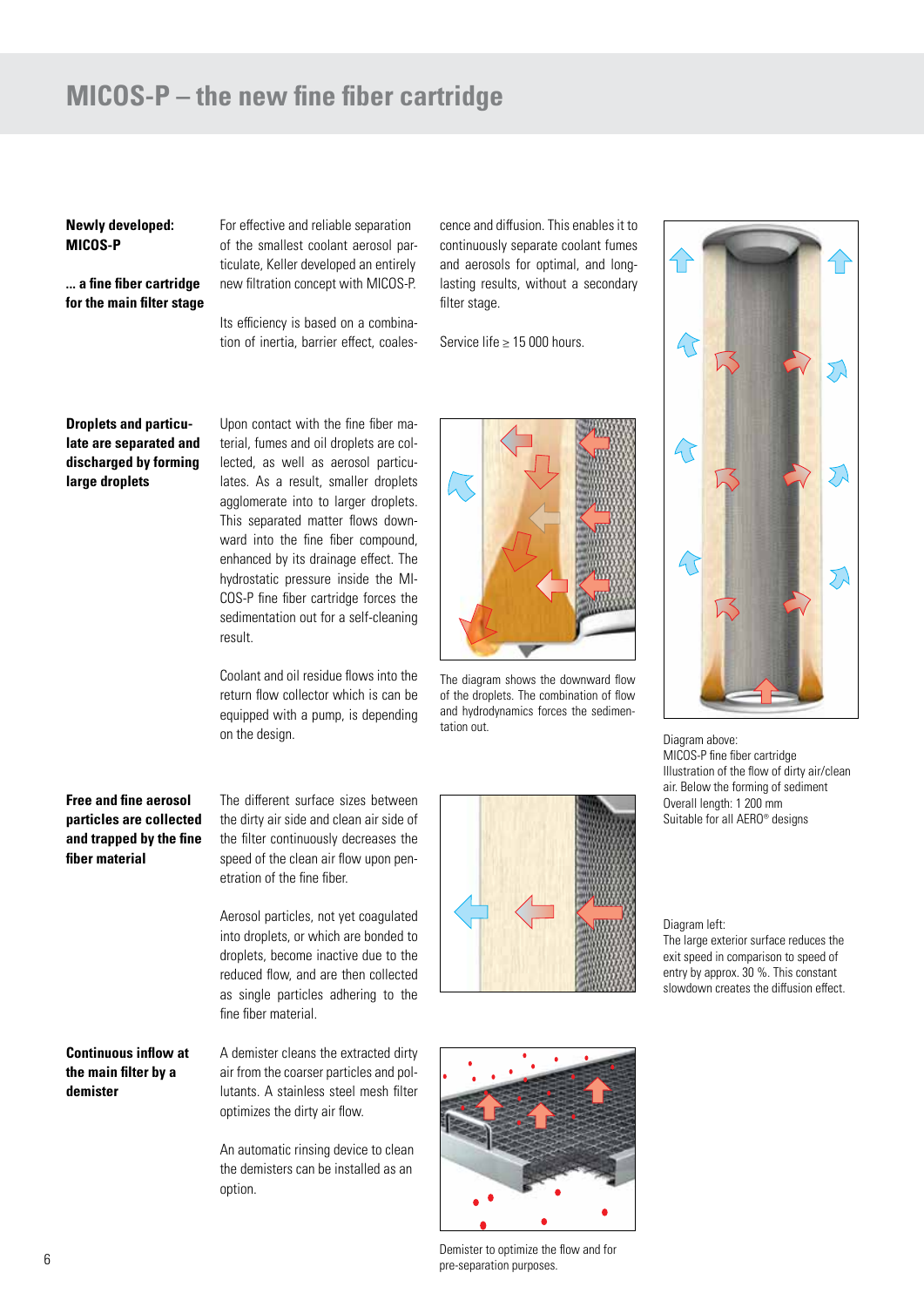## **... for coolant and oil mist**



**MICOS-P Summary** Fine fiber cartridge for high-quality separation of aerosols from oil mist.

- Modular compact design with small signature
- Suitable for all AERO® sizes
- Single-stage main filtration
- Material: Fine fiber material
- Service life: ≥ 15000 hours for maintenance-free operation
- Overall length: 1200 mm
- Weight: approx. 12 kg

## **MICOS-P separation efficiency in a standard design**



#### Example:

The following separation values were achieved for particles  $\varnothing$  at 1 µm = 100 % at  $\emptyset$  0.4  $\mu$ m = 99 %

In practice, the separation efficiency depends on the specific characteristics of the substance (viscosity, evaporation loss...), the particle size, the temperature, the dirty air load and the filter load.

**Discharge of the coolants and exchanging the MICOS-P fine fiber cartridges**

The separated liquid accumulates in the basin and is emptied into the treatment system for discharge or recycling. The MICOS-P elements can be exchanged without tools and are easy to handle because of their light weight. New cartridges are preconditioned to ensure the quality of separation.

**Integrated radial fans**



As an alternative to the integrated fan section, an external fan can be installed for the simultaneous operation of several AERO® separation systems at once. This may also be necessary for single systems, depending on the location of the application and

View of the AERO®'s clean air zone. Easy maintenance of MICOS-P cartridges.

**Electrical switch and control unit**

The electrical cabinet is designed according to VDE guidelines and Keller standards. Customer specific designs can be achieved.

All functions (including accessories) are controlled and monitored by an PLC. As an alternative, a basic switch without additional functions can be delivered to control the fan.

required differential pressure. It is necessary to equip the fan's exhaust side with a silencer.